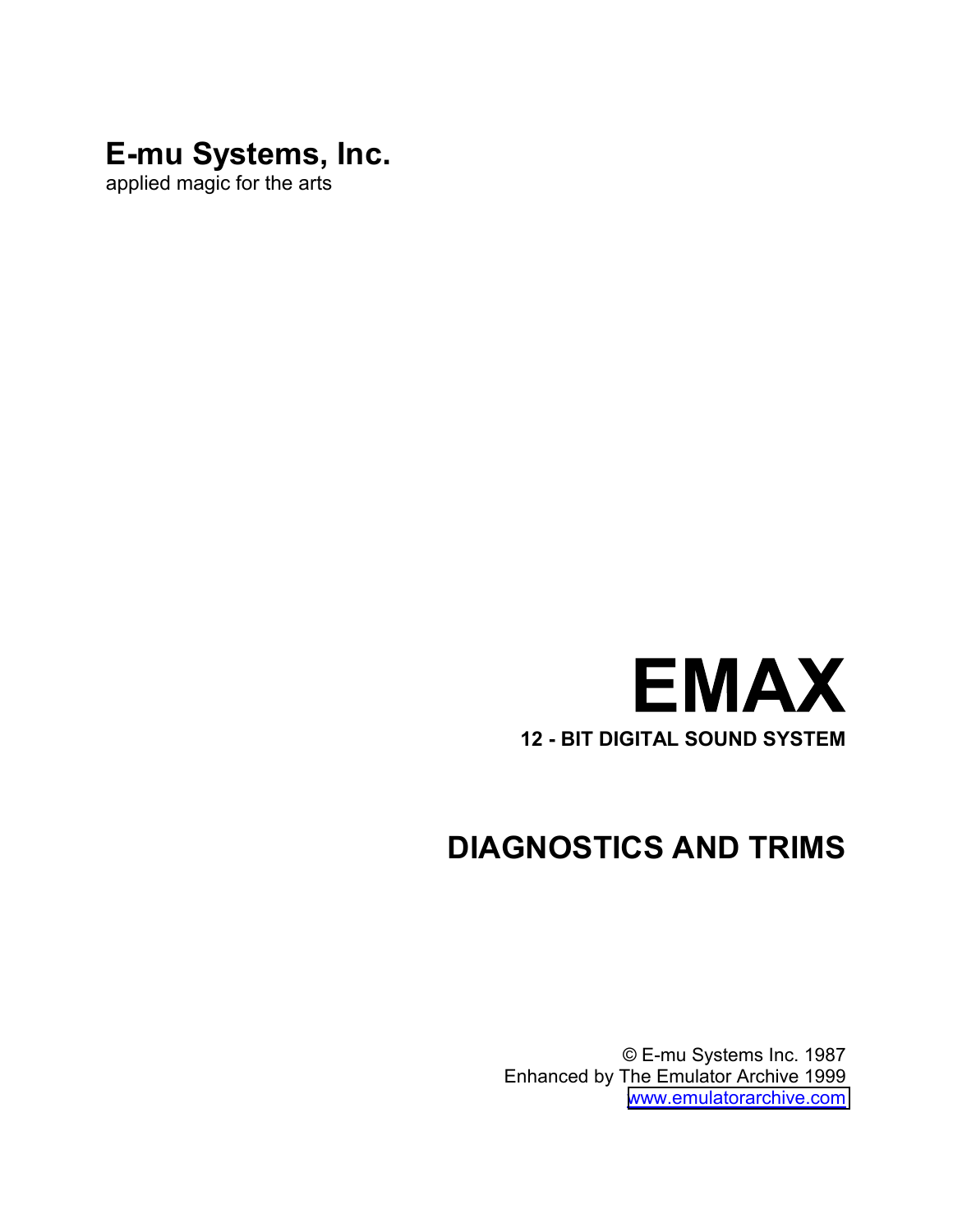# **EMAX DIAGNOSTICS**

The Emax contains a number of on-board diagnostic tests and trim procedures. These can be accessed or read from the front panel without even opening the unit!

#### **BOOTPROM DIAGNOSTICS**

The bootprom diagnostic tests are invoked each time Emax is powered up. The bootprom tests are very simple tests and the results should not be taken as absolute truth. The tests can, however, point a technician into a general problem area before even opening the unit.

On power up, all the LED's are lit. As each test is passed, an LED is turned off. When a test fails, it leaves the LED on, but goes on to the next test. Below is a description of the test that failed for each LED left on.

### **Enter LED:**

Unable to write to DRAM at location 17FFFH and then read it back.

### **Dynamic Allocation LED:**

Unable to initialize the LCD. If this test fails, the unit will lock up.

#### **Transpose LED:**

Unable to write a pattern to a page of DRAM (8001-8100) and then read it back.

# **Sequencer LED:**

Unable to write and read back an E-Chip register.

#### **Master LED:**

Unable to write and then read back a test byte to location 0 of the E-Chip RAM.

# **Preset Definition LED:**

Wrote command to 1772 Floppy Disk Controller to restore head on the drive, but the drive never reached track 0, or the 1772 never responded.

#### **Analog Processing LED:**

Unable to load software from disk.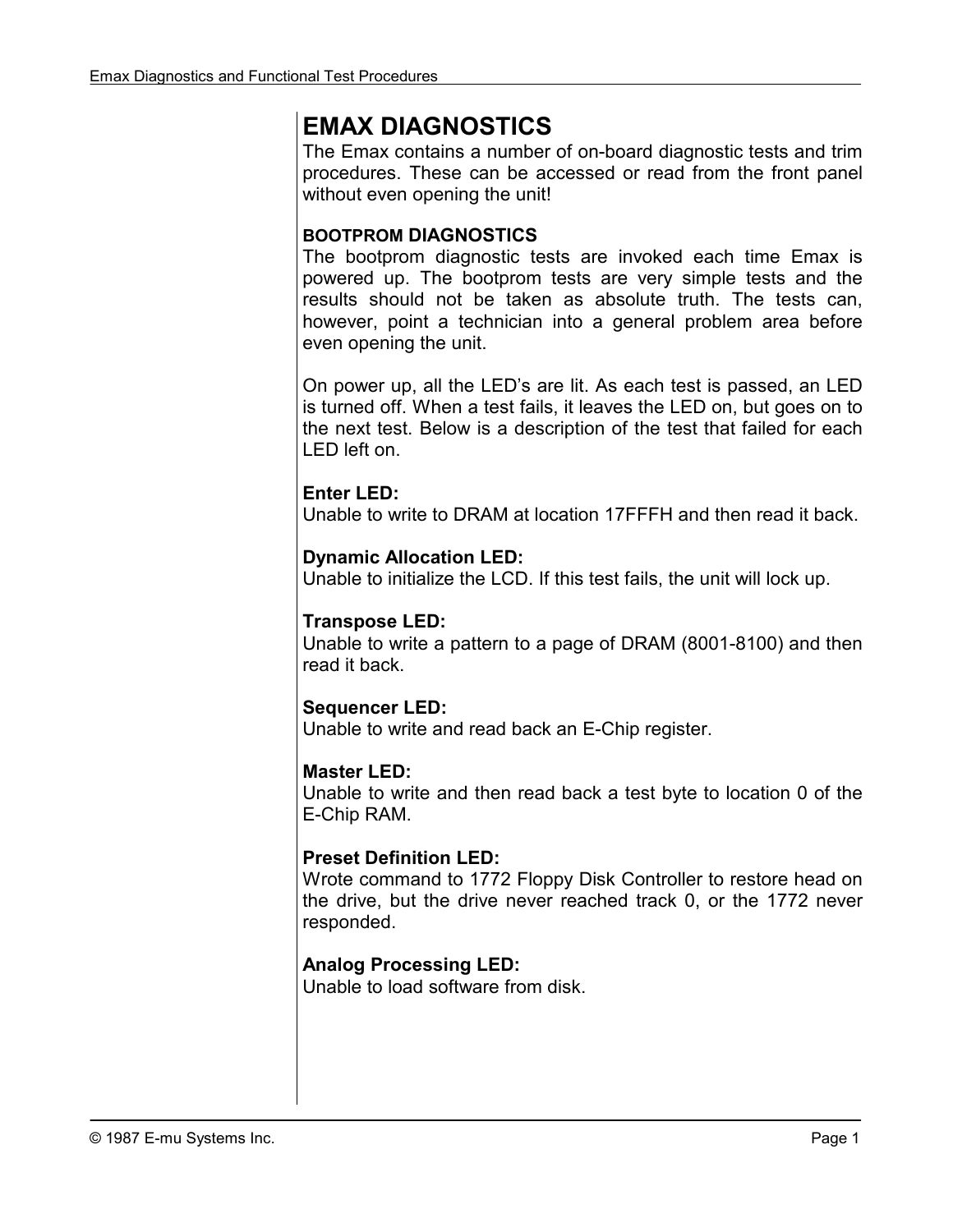### **SPECIAL FUNCTION DIAGNOSTICS**

The on-board tests are hidden in the Special functions and can be accessed in the following manner:

1. Activate **MASTER 8 (Special)**. The display will say:



2. Press **8** on the keypad. The display will now say:

Emax Diagnostics Are You Sure *Y/N*

Press **Yes** to enter diagnostics. The display will now say:

> Emax Diagnostics [1 - 7] / Slider

Moving the data slider will show the following tests and calibrations:

- 1. Bank RAM Test
- 2. ERAM Test
- 3. RS-422 Test
- 4. Wr/Ver Fl Test
- 5. Ver Fl Test
- 6. Panel Test
- 7. Filter Trims

#### **1. BANK RAM TEST**

This tests the bank portion of the main processor (32008) RAM. This is the same RAM that the diagnostics are running from, so this RAM probably has to be working in order to be able to test itself!

When this test is selected, the display will say:

Testing Bank RAM

**Hint**: A good way to remember this is: 2 numbers past the last choice.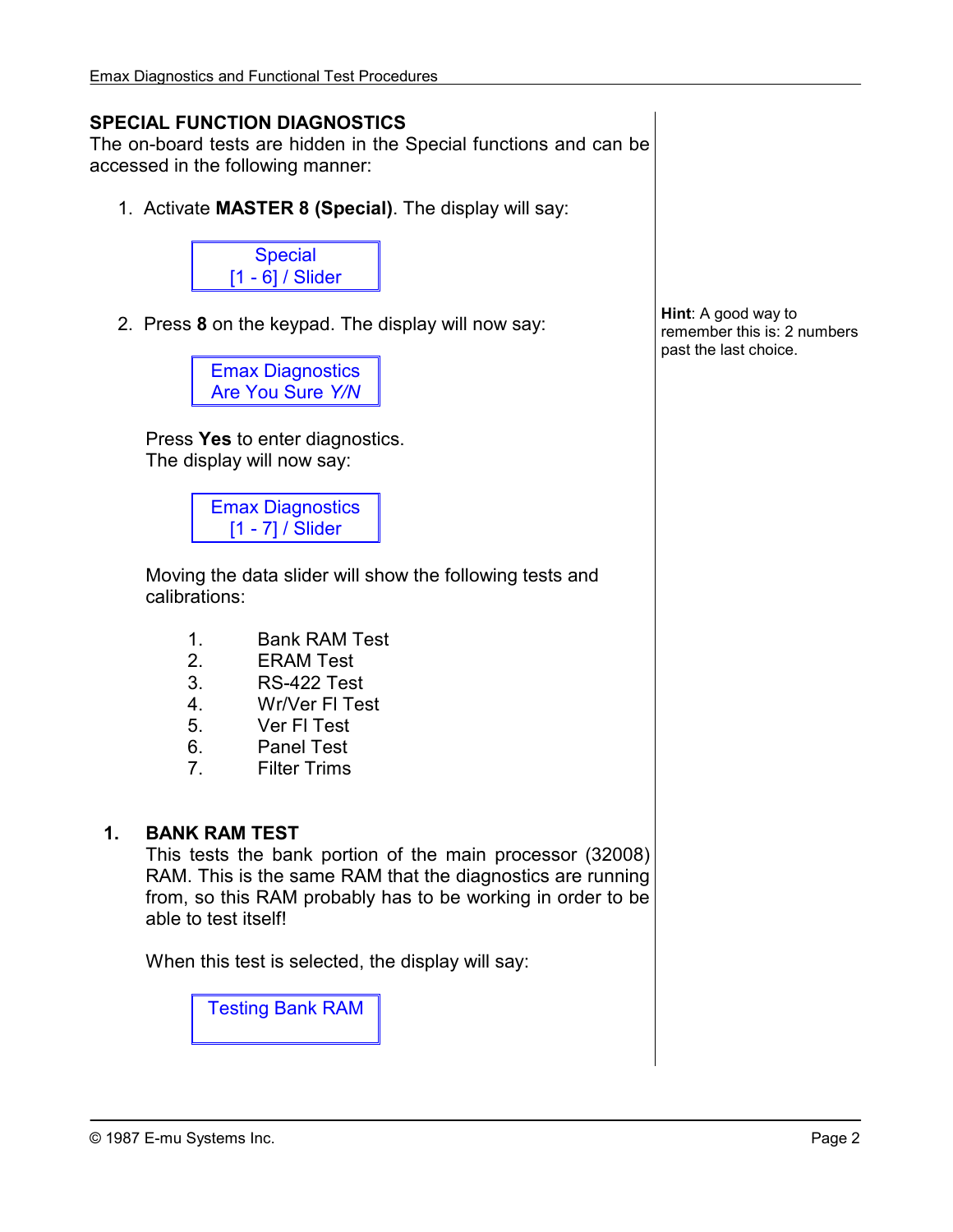If the test passes, (as it almost certainly will), the display will say:

> Testing Bank RAM Bank RAM OK

In the unlikely event that this test fails, errors will be displayed as follows:

> is 00 sb 01 ic 24 ad 0000 bank

| is       | $=$ | Data read is 00               |
|----------|-----|-------------------------------|
| sb       | $=$ | Data should have been 01      |
| ic       | =   | Probable ic # is IC 24        |
| ad       | $=$ | Failure occurred at address 0 |
| bank $=$ |     | <b>Bank Test</b>              |

#### **2. ERAM TESTS**

This tests both banks of the E-Chip sound RAM. The test is broken into 4 parts.

- **a) Galpat** Loosely named for Galloping Pattern test. This test runs a 1 bit across the data lines at 8 consecutive addresses. This is intended to catch shorted lines.
- **b) Addrss** Runs a bit across the address lines while storing consecutively higher numbers starting at 0 (17 locations).
- **c) Cross** Checks for address to data line shorts (Crossed bits). Runs a 1 bit across the address lines while writing 0's as data.
- **d) Comb** Combs through every address of both banks with AA in one bank, 55 in the other. When it's done, the display reads, "Pass 1 OK". Then it reverses the pattern and runs again.

These tests are run in the sequence given above, and are designed to reveal the most common faults first. The first three tests run in under 1 second.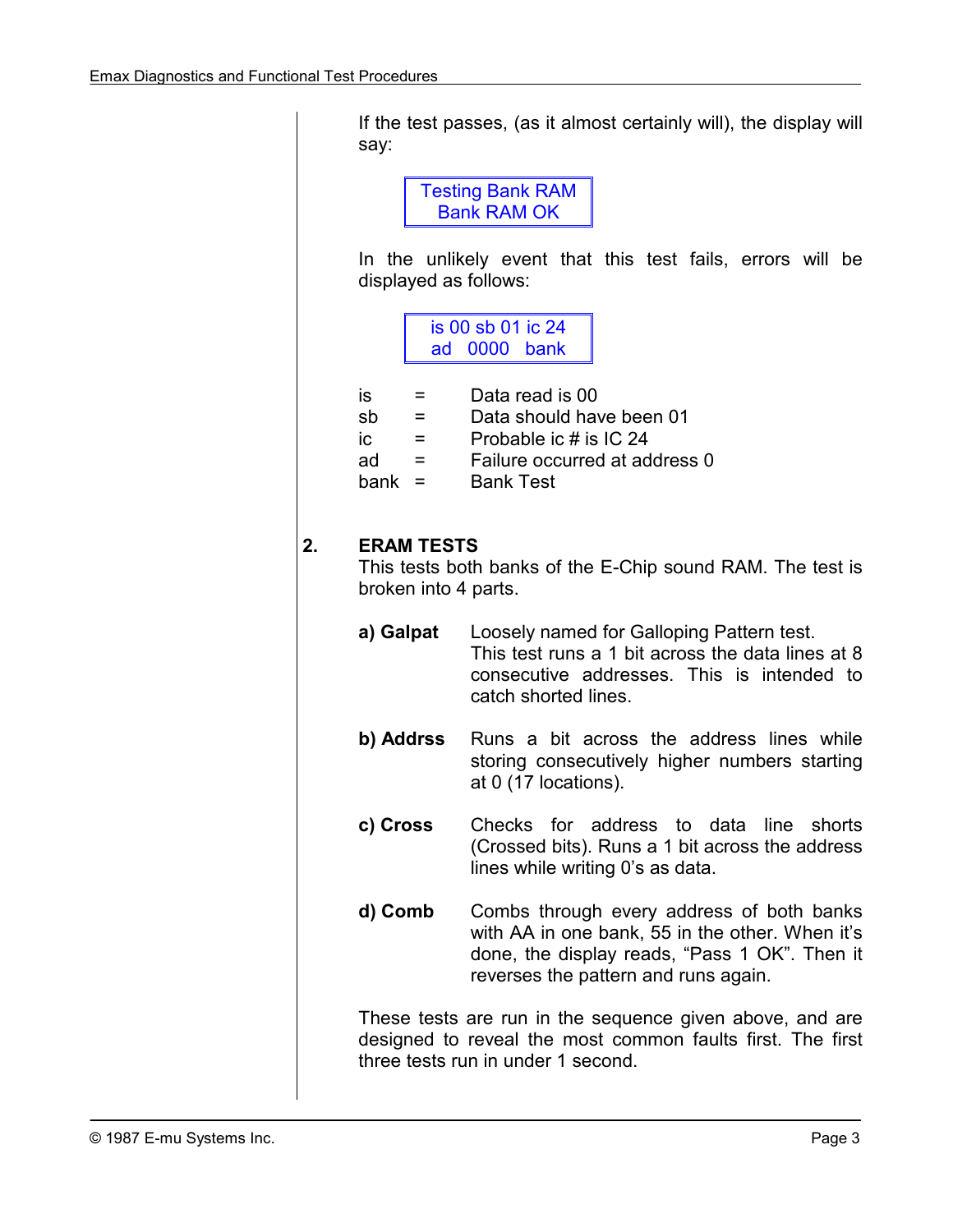Failures are displayed as follows:

is00 sb01 bk0 ic50 ad 000000 galpat

| IS  |                | Data read is 00                 |
|-----|----------------|---------------------------------|
|     | sb<br>$=$      | Data should have been 01        |
|     | ad             | Failure occured at address 0    |
|     | bk<br>$\equiv$ | Lower Bank 0                    |
| IC. |                | Probable IC designator is IC 50 |
|     | $galpat =$     | <b>Galpat Test</b>              |

The IC number displayed usually will just give you a point to start troubleshooting if the failure occurs during the first three tests. If the failure occurs during Comb Test, swapping out the Indicated IC will probably fix the problem. Unlike the Bank Test, this is a very complete diagnostic test.

### **3. RS-422 TEST**

This test writes and reads an AA and then a 55 to the RS-422 port. The test waits a reasonable length of time, for each response. If there is no response, it records a timeout error. In order for the test to work, a jumper plug must be inserted into the RS-422 jack on the back panel of Emax. The LED's show that the 500 kHz clock is running. If you do not wish to make the test plug, you can simply connect pins 4 and 8, and pins 5 and 9 together with clip leads. To test the 500 KHz clock, is running. If you do not wish to make the test plug, you can simply connect pins 4 and 8, and pins 5 and 9 together with clip leads. To test the 500 KHz clock, monitor pin 7 with your oscilloscope.

#### **Construction of the RS-422 Test Plug:**

This will come in handy if you plan to repair many Emax's. It allows you to test the USART and Clock In one operation. To build the test plug, you will need: a 9 pin D type female RS-422 connector, 2 LED's, and 2 small pieces of wire. Wire the test plug as per the diagram below.



**Note:** ERAM failures can be E-Chip related!!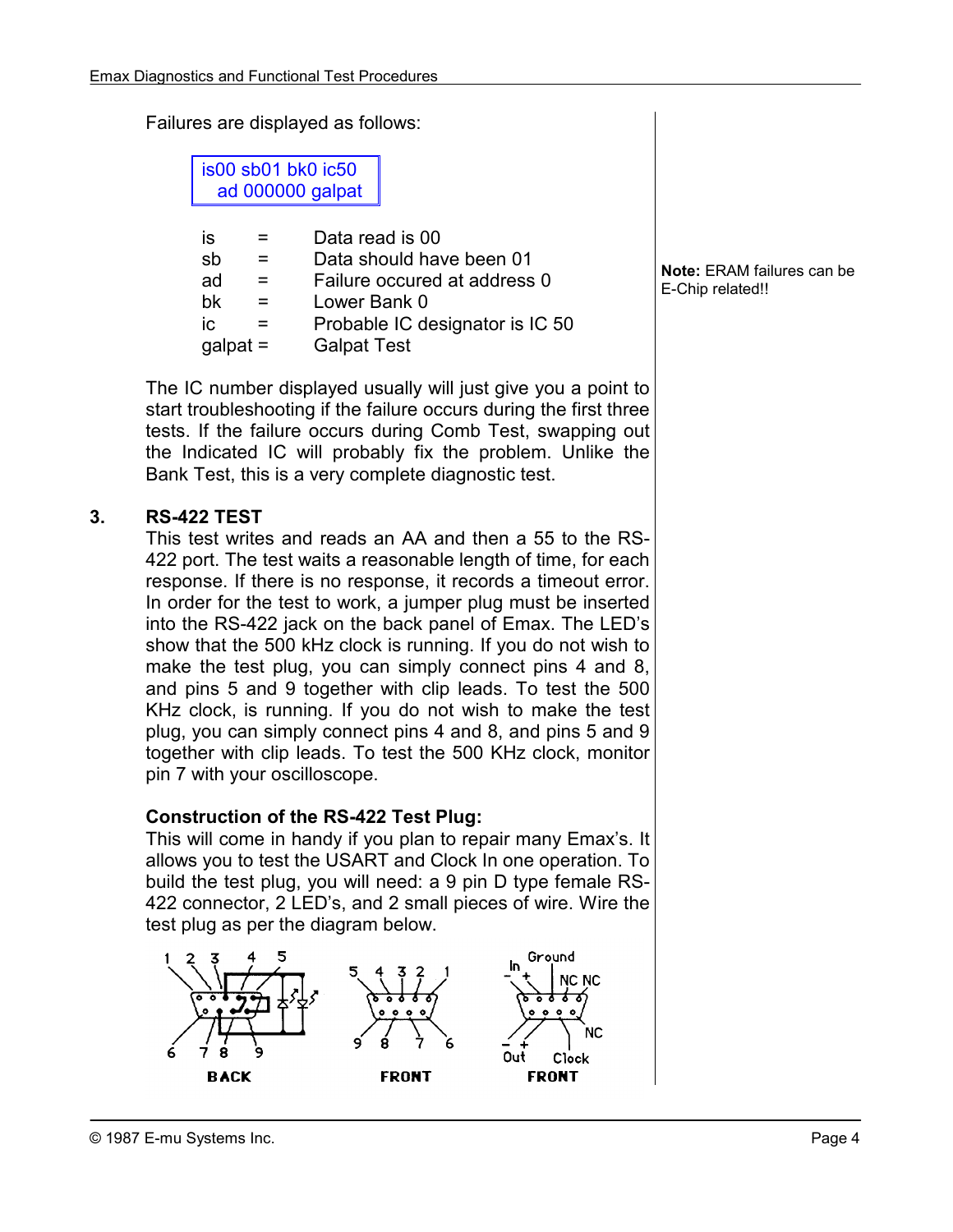### **4. FLOPPY WRITE/VERIFY TEST**

This test writes and reads worst-case data patterns in a butterfly seek pattern. It starts at the OD (outside diameter) of the disk, jumps to the ID (inside diameter), then back to 1 track In from the OD, 1 track in from the ID, etc. etc.. The display shows the number of passes, hard and soft errors.

**This test is destructive to disk data**, and a reminder prompt is given upon entry to the test. The test runs until the disk is removed.

#### **5. FLOPPY VERIFY TEST**

Requires a disk that has been run through at least one pass of the Write/Verify test (above). It runs a butterfly pattern while verifying the data as in the previous test.

| ERRORS $\rightarrow$ | Pass = Test Passes                |
|----------------------|-----------------------------------|
|                      | Hard = $2$ Passes Failed          |
|                      | Soft = 1 Pass Failed, 1 Pass Good |

### **6. PANEL TEST**

All the panel buttons will either toggle the corresponding LED or display their value on the screen if there is no LED. Pressing ENTER twice in succession, exits the test.

# **7. FILTER TRIMS**

The Emax allows you to calibrate the SSM filter (Fc and Q), and stores the calibrations in the EEPROM. The Main CPU adds the calibration values in with the other control voltages. This system of calibration allows the Emax to compensate for chip differences and component aging without the need for physical trimmers. These calibrations are not very critical. Their purpose is to make all the channels basically homogenous.

# **NOTES**

- 1) "Slider' refers to data slider.
- 2) Underlined words and numbers indicate a button to be pressed.
- 3) " $(PXX)$ " indicates a preset number needed for a particular test.
- 4) C1 refers to the lowest key. C6 is the highest key.
- 5) Watch the Emax display when executing panel functions; it often tells you helpful things or gives you instructions.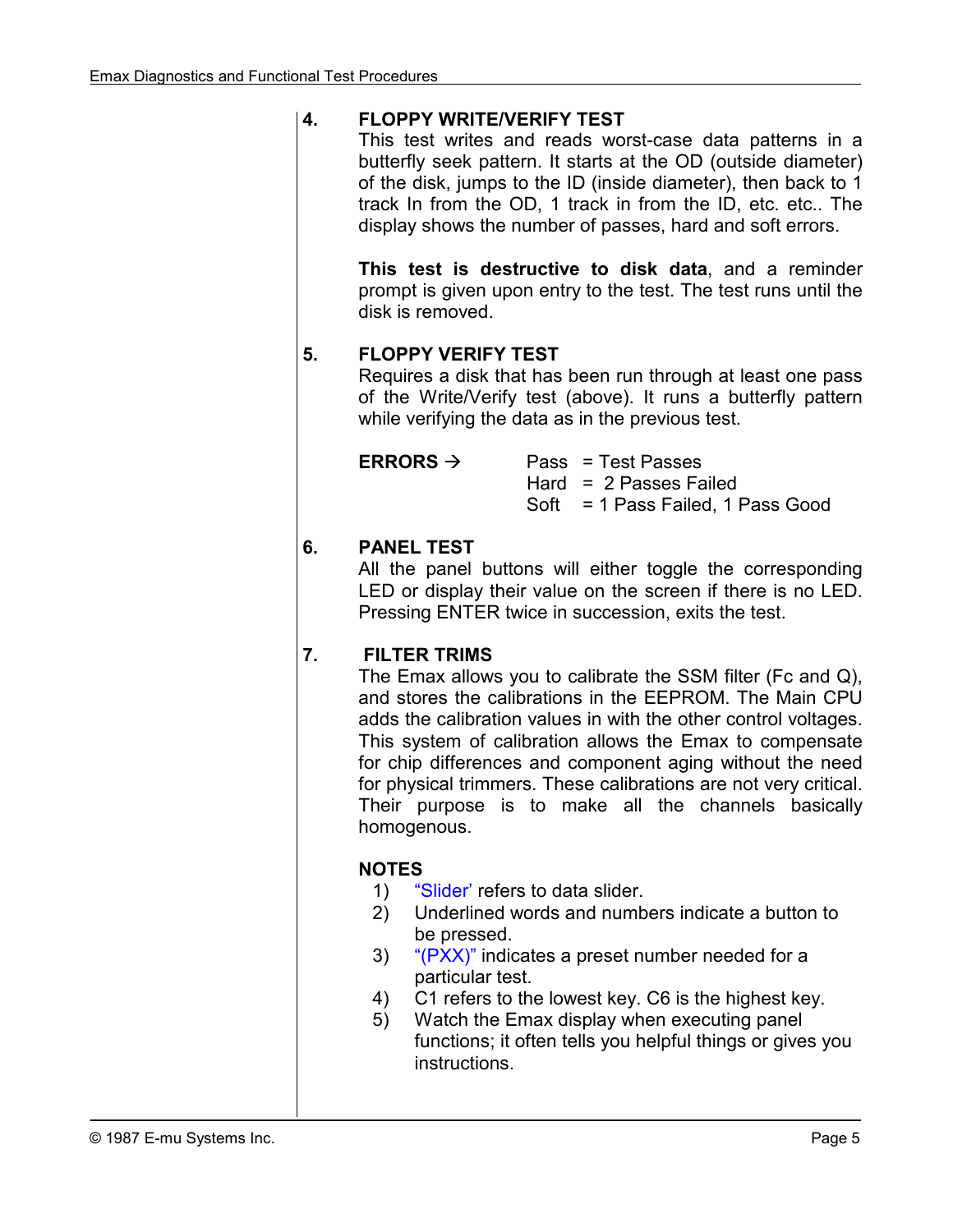#### **To Calibrate the Filters:**

- -Select preset 12. Master, 8, 8, Yes, 7
- -Use the data slider and cursors to set all bottom row display numbers to 00.
- -Analog Processing. Enter. Set range: play C1, Enter, play C6,
- -Enter. 1, 3. Play and listen to each key in lower octave.
- -Adjust Q with the slider until the loudest channel cuts off.
- -Master. 8. 8. Yes. 7. Press to select bottom row of display.
- -Play C1. This is channel 1.
- -Raise the data slider until filter oscillates.
- -Lower the data slider until tone cuts off.
- -Repeat for each channel using D1 thru C2 to play the channel, and using < and > to select next channel entry in display.
- -Press Yes to select Fc trim.
- -Use C4 thru C5 to play each corresponding channel.
- -Move the data slider to seven on the first channel.
- -This will be the reference point.
- -Adjust other channels to match the cutoff frequency of the first channel, using slider.
- -Use the cursor buttons to access next channel entry in display.
- When all locations are filled press **Enter, Yes.**
- -Play C4 thru C5 and listen for uniform Fc.
- -Play G2 thru G3 and listen for uniform Q.
- -Try different positions of right wheel since it controls Fc. Master.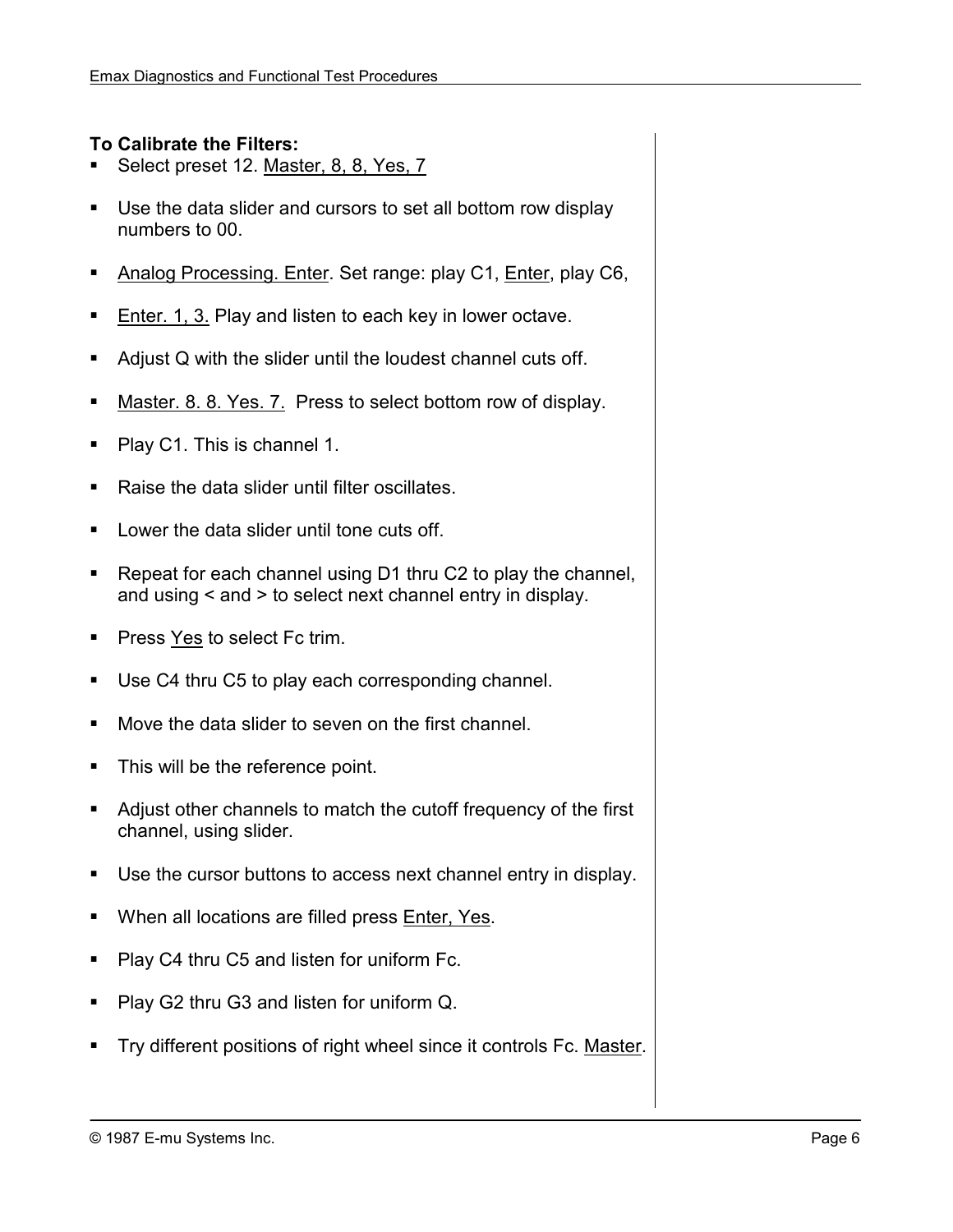# **POWER SUPPLY SPECIFICATIONS**

#### **POWER SUPPLY TEST**

The Emax uses a KEC Switching Power Supply. We do not repair these supplies at the factory and do not even have schematics for them. If a supply is defective, contact E-mu Systems customer service at (408) 438-1921, to obtain a swap supply.

**CAUTION**: The exposed metal on the supply conducts high voltage! Do not touch the supply while it is operating.

-Locate CN7.

Verify +12V on orange wire.

Verify +SV on yellow wire.

Verify -l2V on purple wire.

Verify + 10V on pin 3 of Q2.

Q2 Is mounted on a black heatsink on the digital board.

-Locate VR1.

Measure the voltage on Input pin 3 of VR1.

VR1 is the little black box on the digital board. It Is a DC to DC converter which supplies the high voltage to the backlight on the LCD. This outputs about 200 Volts, so keep your hands away from the output pin.

Verify +5VDC +/- 5% (4.75 - 5.25) at pin 3.

**Note:** Switching supplies will not operate without a load.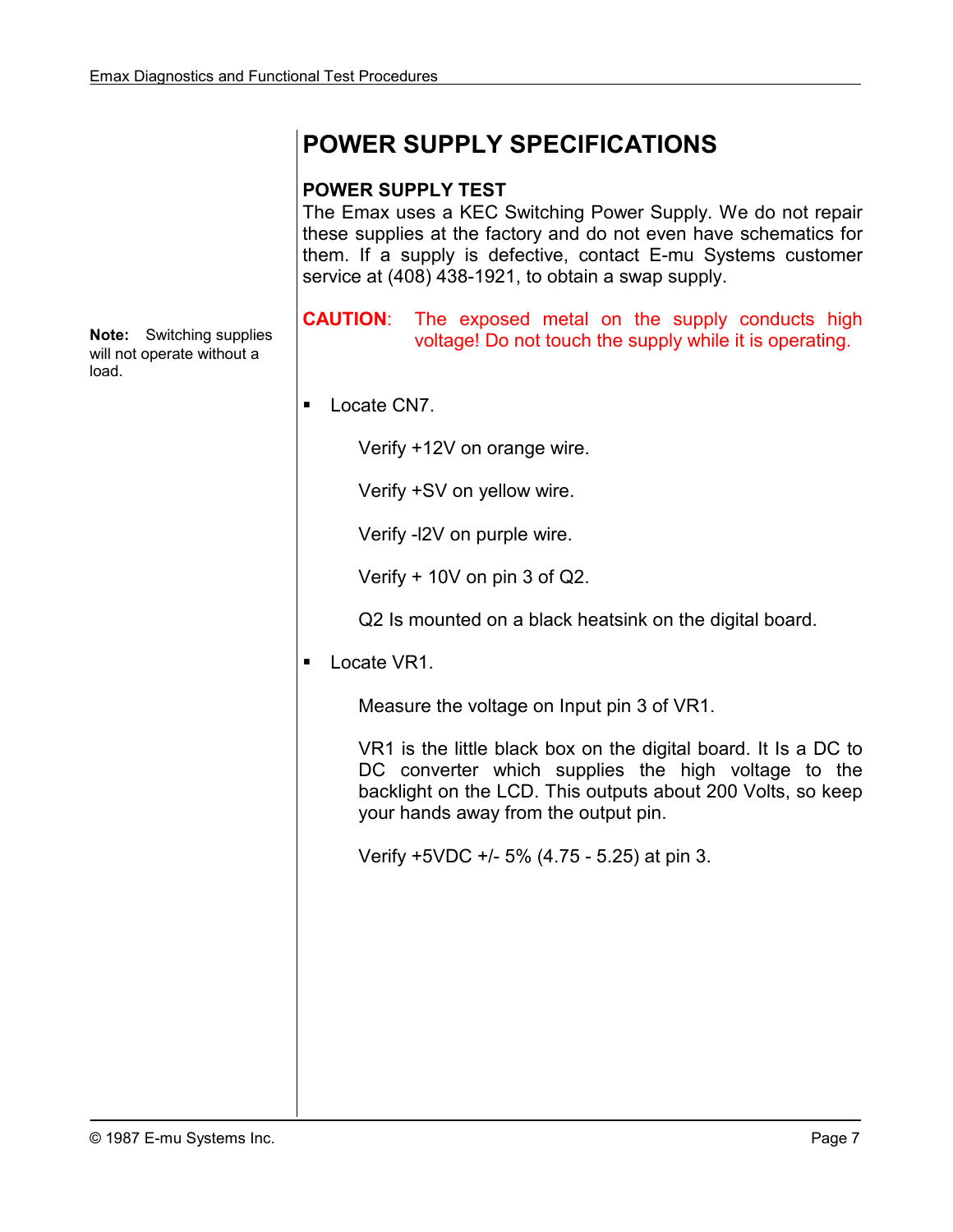# **TRIM PROCEDURE**

### **E-CLOCK TRIM**

Symptoms of E-Chip clock problems are: missing notes, wrong notes, crackling noises, or distortion. If alter trimming the clock, these types of problems still occur, the E-Chip may be defective.

### **To Calibrate:**

Set up oscilloscope for 100 nS/div. and 200mV/div (or use 0.lµS/div. and pull 10x multiplier). Connect probe to IC 54 pin 12. Adjust trace position so that centerline of the scope is about one volt higher than peak of waveform. Refer to the diagram shown below.



**IMPORTANT:** Do not leave the scope probe in the circuit while listening for noise. Adjust the trimmer, and then do your measurement

- -While playing sequence 03 E-Circus (or any other complicated sequence), turn trimmer for minimum distortion. What we mean by distortion here is, missing notes, wrong notes, crackling noises, or distorted waveforms.
- -Rotate trimmer CCW until one channel starts distorting.
- **•** Determine period of waveform from scope and write it down.
- Play and listen while rotating trimmer CW through minimum distortion range.
- -Keep turning trimmer CW until one channel starts distorting.
- **•** Determine period of waveform from scope and write it down.
- **Calculate the mid-point of the two periods.**
- **Adjust the trimmer to make the lower pulse width match this** midpoint.
- -Goop the trimmer in two places with Latex or Glypt. Use a minimum amount.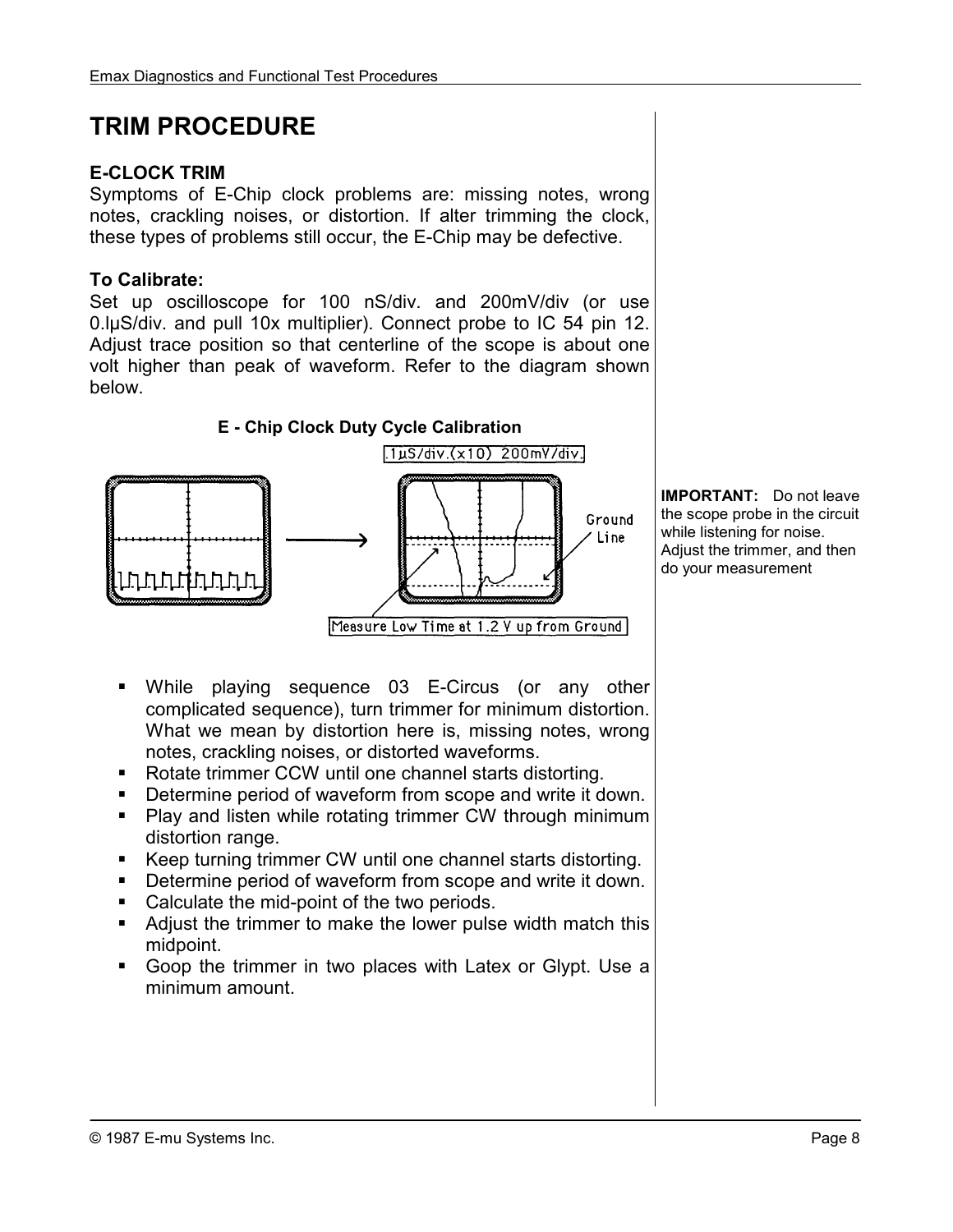# **COMMON EMAX PROBLEMS**

When troubleshooting the Emax, we recommend checking the power supply first. Other common sources of problems are connectors, sockets, and broken solder joints. You should also make sure that you are using the latest version of software to avoid chasing phantoms. If you suspect a software problem and you are using the latest version, contact the factory. The most frequent problems seem to be with the switching power supply and the disk drive; neither of which are normally field repairable.

Component failures seem to center around the E-Chip, and the SSM chips (especially SSM 2300).

If you get stuck on a problem, please feel free to contact our Customer Service department at (408) 438-1921. They will be happy to assist you. Telephone support hours are between 8:30 am and 5:30 pm PST Monday through Friday.

| <b>PROBLEM</b>                                               | <b>CAUSE</b>                                                                                     | <b>SOLUTION</b>                                              |
|--------------------------------------------------------------|--------------------------------------------------------------------------------------------------|--------------------------------------------------------------|
| <b>No Boot</b>                                               |                                                                                                  |                                                              |
| No lights, no power                                          | Power supply bad or bad                                                                          | Replace supply or fix                                        |
|                                                              | power connector crimp                                                                            | connector.                                                   |
| No Boot                                                      | <b>Bad CS PAL</b>                                                                                | <b>Replace CS PAL</b>                                        |
| Won't load disks                                             | Drive pulled out of alignment<br>by mounting screws                                              | Loosen mounting screws<br>then re-tighten                    |
| Won't load disks                                             | Drive out of alignment                                                                           | Replace or align drive                                       |
| Won't load disks                                             | Unit has "A" Boot ROM                                                                            | Update to "B", or higher Boot<br><b>ROM</b>                  |
| Won't load disks                                             | Drive out of alignment or bad<br>disk                                                            | Try different disks                                          |
| Loads software then display<br>goes blank                    | <b>Bad Scanner MPU</b>                                                                           | Replace bad chip                                             |
| <b>Digital Distortion</b>                                    |                                                                                                  |                                                              |
| Static on some channels                                      | Long style ribbon cable<br>between the micro processor<br>and output boards is picking<br>up RF. | Tape cable loop tightly<br>together to cancel RF<br>effects. |
| Bad distortion on 1 channel                                  | Bad 74HCT1 74 data latch                                                                         | Replace bad latch                                            |
| Distortion, missing notes,                                   | E-Chip clock not in calibration Calibrate E-Chip clock or                                        |                                                              |
| wrong notes when playing<br>fast sequence or<br>arpeggiator. | or bad E-Chip.                                                                                   | replace E-Chip.                                              |
| <b>ERAM</b> test fails but all                               | E-Chip clock not in calibration Calibrate E-Chip clock or                                        |                                                              |
| RAM's seem good                                              | or bad E-Chip.                                                                                   | replace E-Chip.                                              |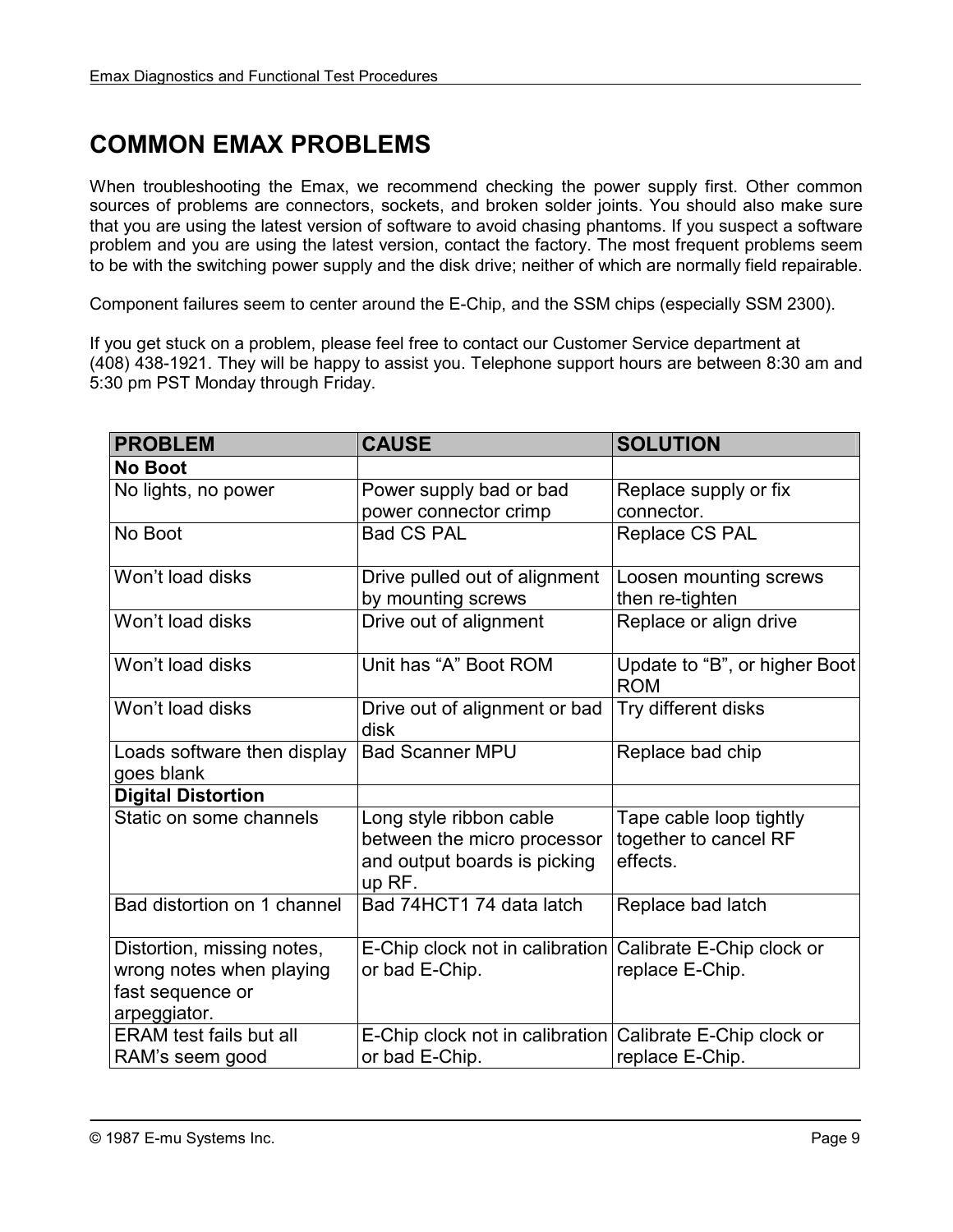| <b>PROBLEM</b>                                | <b>CAUSE</b>                       | <b>SOLUTION</b>                   |
|-----------------------------------------------|------------------------------------|-----------------------------------|
| <b>Analog Problems</b>                        |                                    |                                   |
| Clicks during loops on some                   | Bad SSM 2300 S/H                   | Swap to determine bad chip        |
| channels.                                     |                                    | and replace.                      |
| Whistling or hissing samples Bad SSM 2300 S/H |                                    | Replace bad chip.                 |
| at 42 kHz sample rate.                        | in Gain location.                  |                                   |
| No Fc, Gain, Pan, 0 control                   | Bad SSM 2300 S/H                   | Replace bad chip.                 |
| <b>Warbling Fc</b>                            | Bad SSM 2300 S/H                   | Replace bad chip.                 |
| Pop on attack                                 | <b>Bad SSM 2047</b>                | Replace bad chip.                 |
| Pan not centered                              | <b>Bad SSM 2047</b><br>or SSM 2300 | Replace bad chip.                 |
| Amplitude variations                          | <b>Bad SSM 2047</b>                | Replace bad chip.                 |
| between channels                              | or SSM 2300                        |                                   |
| Slow decay even when                          | <b>Bad Germanium diode</b>         | Replace bad diode.                |
| decay is set to zero                          | in envelope filter circuit         |                                   |
| Mushy attack even when                        | <b>Bad Germanium diode</b>         | Replace bad diode.                |
| attack is set to zero                         | in envelope filter circuit         |                                   |
| <b>Keyboard Problems</b>                      |                                    |                                   |
| Single key drones or has no                   | Key contact spring needs           | Adjust contact spring with        |
| slow velocity                                 | adjustment                         | nylon screw.                      |
| Low C key clicks                              | <b>KYBD</b> not shimmed            | Install shims on end              |
|                                               | correctly                          | of KYBD to correct.               |
| <b>Other</b>                                  |                                    |                                   |
| Slider doesn't work                           | Broken solder joint at pot         | Resolder or replace pot           |
| Slider or wheels don't work                   | Emax needs recalibration           | Recalibrate wheels and<br>sliders |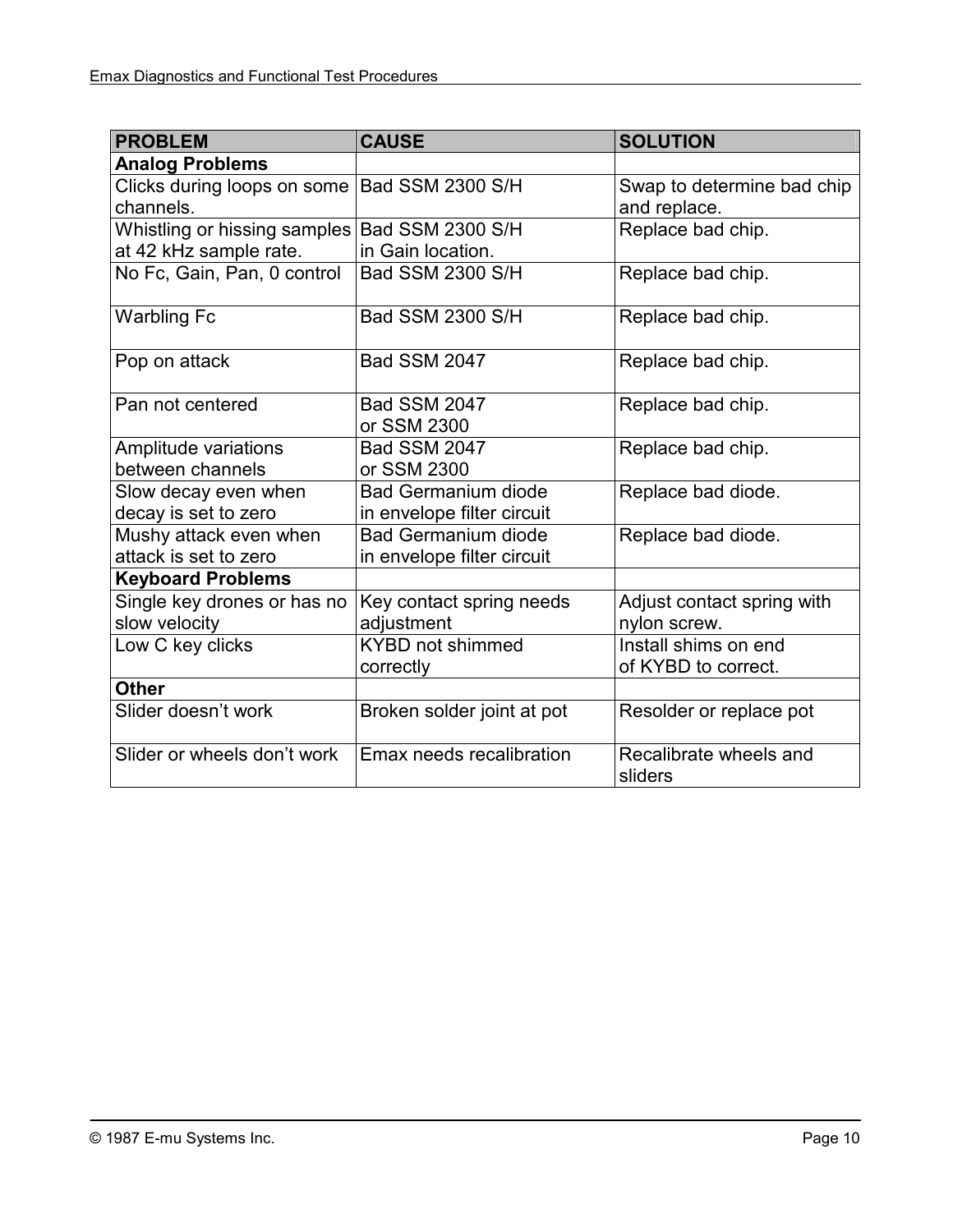# **E-MAX FUNCTIONAL TEST PROCEDURE**

#### **OVERVIEW**

This functional test procedure is very similar to the E-mu factory final test for a new Emax. A functional test can be performed to verify that a problem exists or as a final test to verify that the unit is working perfectly before you return it to your customer. Instruments to be serviced should be thoroughly tested beforehand. This will verify that a malfunction has indeed occurred; perhaps reveal related or unrelated malfunctions and provide a basis for troubleshooting. When performing these tests, remember to play all 8 channels. Most of the tests are performed by ear, so you will need at least one of these in addition to the equipment listed below.

# **Equipment needed:**

- -Amplifier and headphones
- -2 mono audio cables
- -MIDI cable
- **Sample source**
- -Sync source
- -Footpedal simulator
- Footswitch
- **MUST disk (Version 2.3 or higher)**
- Scratch diskette

#### **CONSTRUCTION OF THE FOOTPEDAL SIMULATOR**

To test and calibrate Emax's footpedal input, either a footpedal (voltage or resistance type; see Interface Specification), or a footpedal simulator is required. The construction of a footpedal simulator is described below.

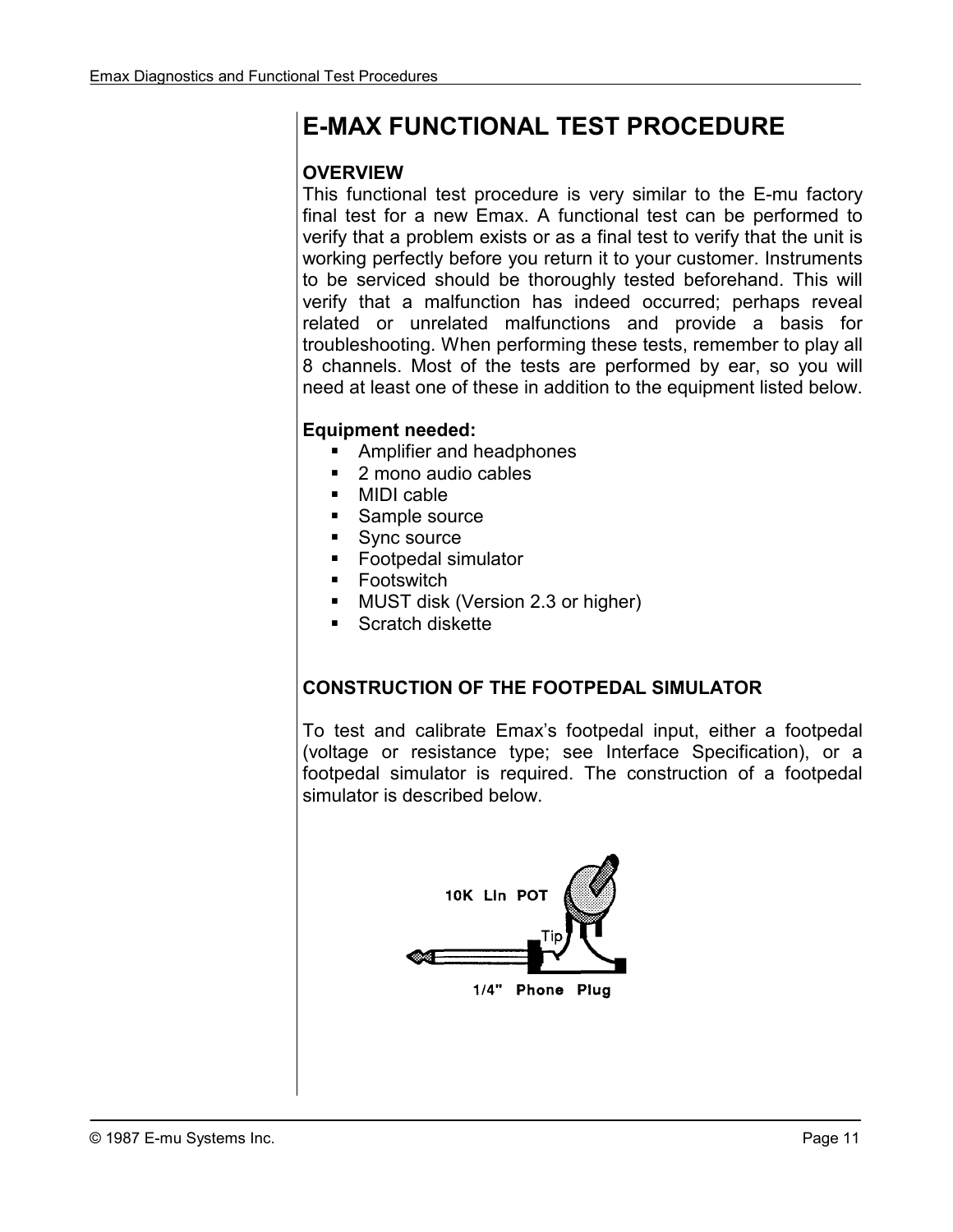#### **NOTES**

- 1) "Slider" refers to data slider.
- 2) Underlined words and numbers indicate a button to be pressed.
- 3) "(PXX)" indicates a preset number needed for a particular test.
- 4) C1 refers to the lowest key. C6 is the highest key.
- 5) Watch the Emax display when executing panel functions; it will often tell you helpful things or give you instructions.

#### **SET-UP**

Plug audio cables into the left and right output jacks. Verify the 110/220 V switch is in correct position. Boot the MUST disk. (P13) Verify the output by playing first 2 octaves. Play C2 eight times, to verify all 8 voices are working.

#### **FUNCTIONAL PROCEDURE**

#### **Step 1 : Recalibrate Wheels, Pressure, Footpedal, and Sliders**

- Master. 8. 4. 1.
- **Move left wheel for minimum post value in display.** Enter.
- Rotate left wheel for maximum value. Enter.
- Return left wheel to center position. Enter. Yes. Enter.
- **Position right wheel for minimum value. Enter.**
- Rotate right wheel to maximum value. Enter. Yes. Enter.
- Press key hard and hold. Enter.
- **Press key softly.** Enter.
- Release key. Yes, Enter.
- Plug in footpedal simulator.
- **Move simulator to minimum value.** Enter.
- **Move to maximum value. Enter. Yes. Enter.**
- **Move data slider to minimum position.** Enter.
- **Nove data slider to maximum position.** Enter. Yes. Enter.
- **Move volume slider to minimum position.** Enter.
- **Move volume slider to maximum position.** Yes. Master.

#### **Step 2 : Function Check**

- -Select (P03)
- Play the keyboard and check volume fader.
- -Select (P00)
- Play G1 and move the left wheel.
- **•** Verify pitch change.
- **•** Return pitch wheel to center position.
- -Preset Definition. 9.

**Note:** Pressure is not implemented, but pretend that it is.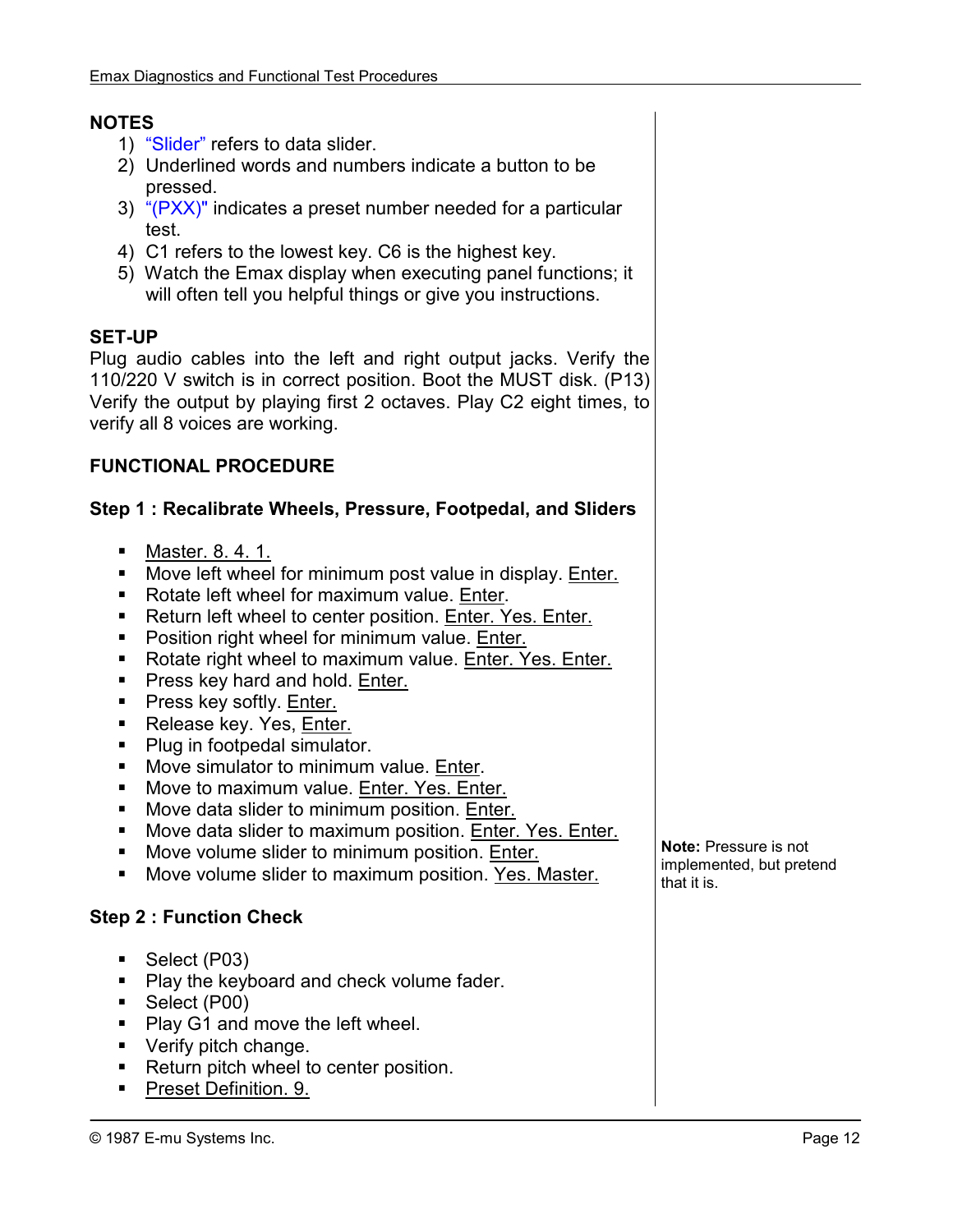- -Play G1 repeatedly while pushing 1,0 and 1,1
- **Extends and verify no pitch change.**
- Preset Definition, (P01).
- Play G1 and move the right wheel.
- **EXECTED FI** Listen for a change in tonal quality.

#### **Step 3 : Pan, Mono Out, Channel and Stereo Outputs Check**

- **Select (P11)**
- Play G2 and verify sound moving left and right.
- **Remove the left audio plug.**
- **•** Verify constant output on right side.
- Play G1 thru G2 to check all eight channels.
- **EXECT** Remove right audio plug and check each channel output jack.
- **Remove right audio plug.**
- **Plug headphones into Left/Stereo jack.**
- Play C1 thru B1 to silence all but one channel.
- **Example 1** Listen for panning.
- **EXECTED** Remove headphones and reconnect audio cables.
- Play C2 to silence all channels.

#### **Step 4 : Loop Check**

- -Select (P06)
- Play B1 eight times.
- Select (P07) Play B1 eight times.
- Select (P08) Play B1 eight times.
- -Select (P09) Play chromatic scale across entire keyboard.

#### **Step 5 : Truncate and Loop Check**

- -Select (P06)
- Digital Processing. Enter. 1.
- Play G1.
- -Move slider until start number is around 5000.
- $\blacksquare$  . Play G1 and listen to verify "loop" changed to "oop".
- $\blacksquare$  Press cursor  $\geq$ .
- -Move slider to bottom position and verify no sound.
- -Play G1 repeatedly and slowly move slider up.
- -Notice click sound changes to "uh', then "ou", and then 'oop".
- Leave slider at max. Enter. Yes. 2.
- Play G1 and listen for "ioop".
- -Move the slider until the length is about 5000.
- -Play G1 and listen for a rapid "ou" loop.
- Press cursor  $\leq$ .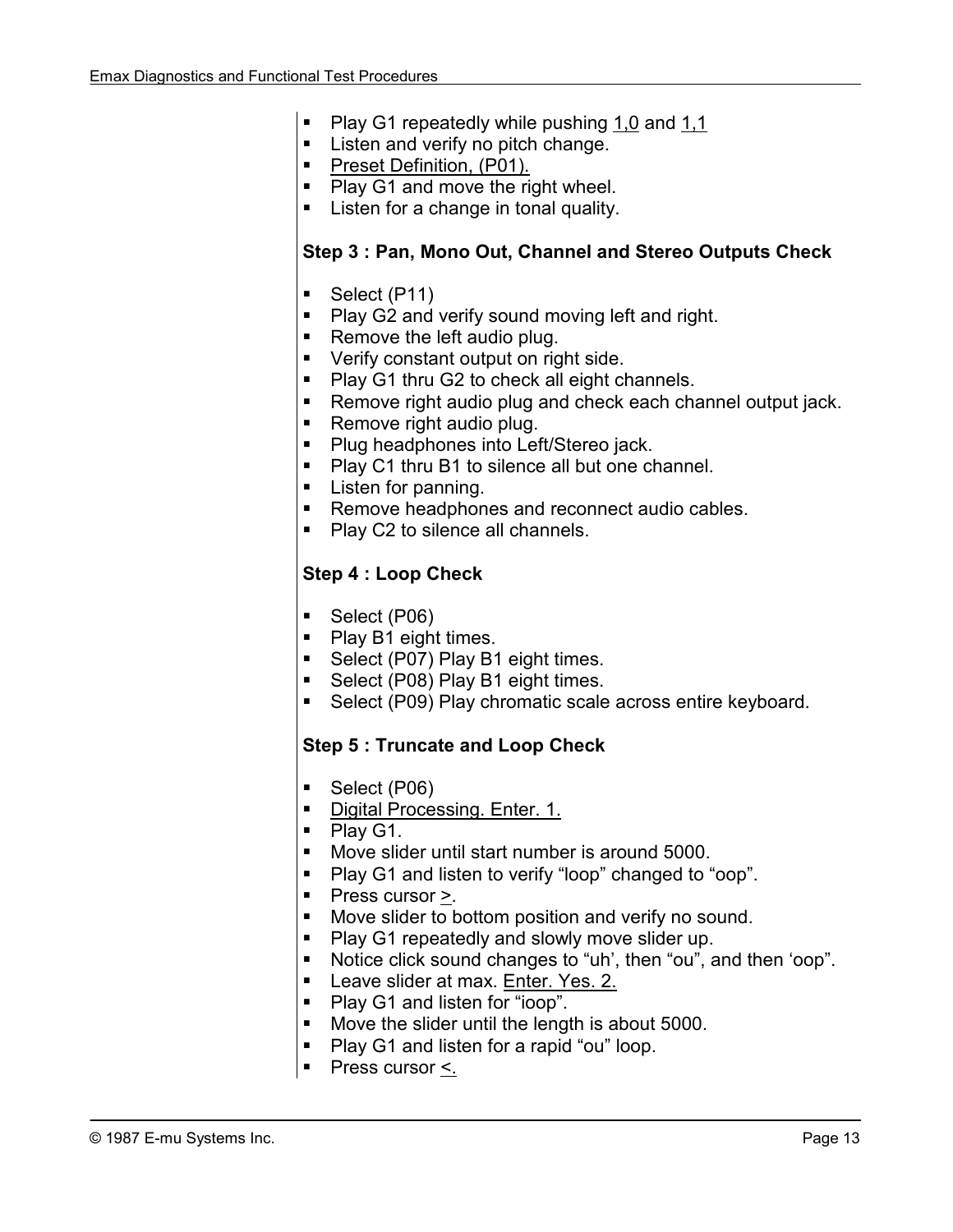- Play G1 while moving slider up and listen to the loop starting point.
- **•** Verify that the starting point advances.
- Digital Processing.

#### **Step 6 : MIDI Check**

- -Select (P01)
- **Connect a MIDI cable between MIDI In and Out jacks.**
- Play G2 and hold it down.
- -Unplug one end of MIDI cable and release G2.
- **•** Verify the note is still playing.

#### **Step 7 : Sync Check**

- -Play
- **Verify sequence plays.**
- -Turn amp volume down.
- **EXECT:** Briefly insert one audio cable into Clock Out jack and listen for buzzing sound.
- Press Stop twice. Manage. 2.
- **Move slider up to select click 24 external sync.**
- **The Emax is waiting for sync input.**
- **Connect Clock Out (from Drum Box or signal generator, see** Interface Specifications) to Clock In on the Emax.
- **Sequence should start.**
- -Vary external clock tempo thru full range.
- -Verify sequencer follows tempo changes perfectly thru full range.
- **Unplug sync input.**
- **Sequence should stop.**
- Press Stop twice.

#### **Step 8 : Panel and Footswitch Check**

- **Master. 8. 6, Yes. 6.**
- While watching display and LED's, check all buttons except Enter and Transpose.
- Plug In footswitch and check both Footswitch jack Inputs.
- Push Enter twice.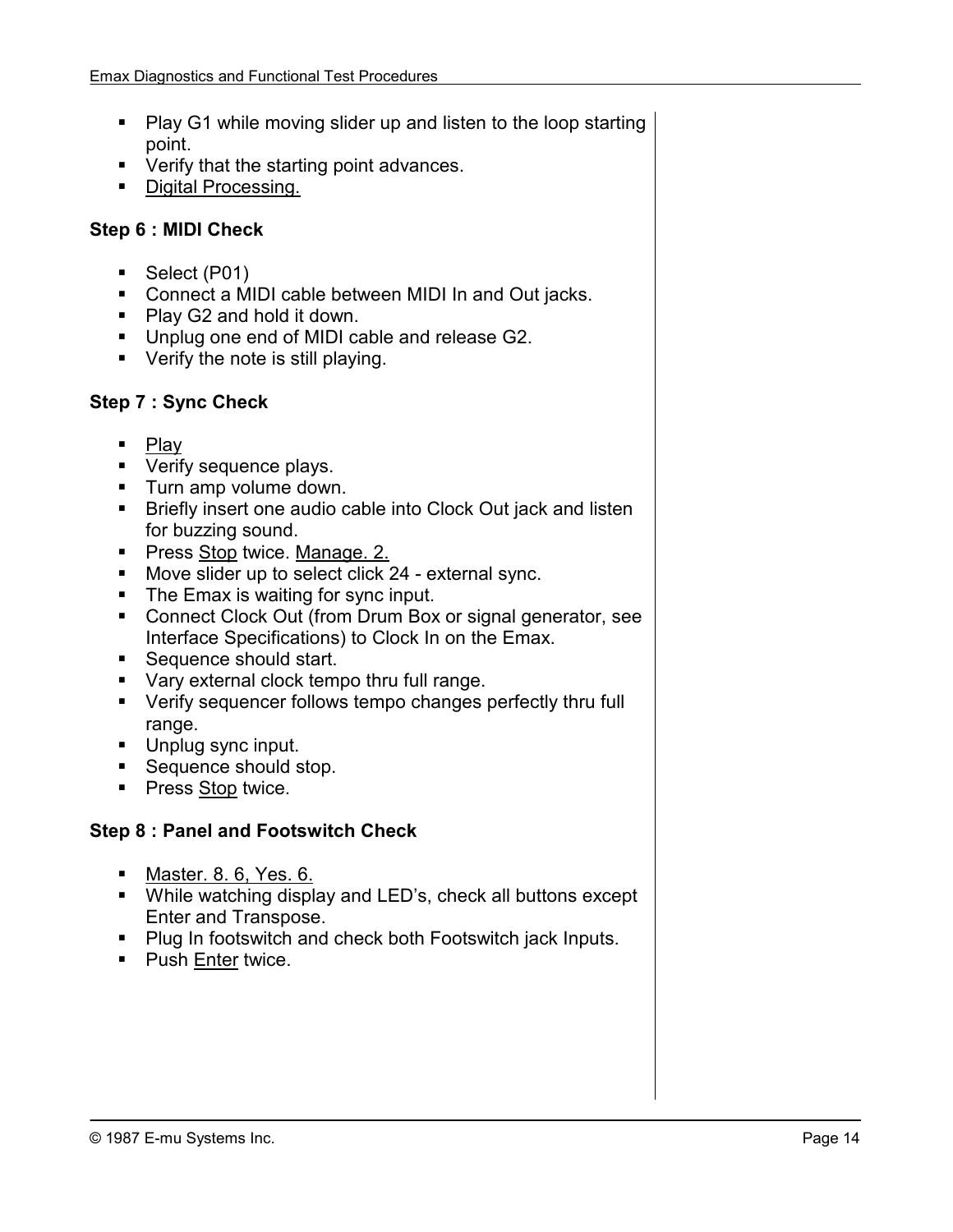|                                                                                   | Step 9: Memory, RS422, and Disk Test                                                                                                                                                                                                                                                                                                                                              |  |  |
|-----------------------------------------------------------------------------------|-----------------------------------------------------------------------------------------------------------------------------------------------------------------------------------------------------------------------------------------------------------------------------------------------------------------------------------------------------------------------------------|--|--|
|                                                                                   | Master. 8. 8. Yes.<br>٠<br>Perform the following diagnostic tests:<br>п                                                                                                                                                                                                                                                                                                           |  |  |
|                                                                                   | <b>RAM Test</b><br>$1_{-}$<br>2.<br><b>ERAM Test.</b><br>3.<br>RS422 check. Use RS-422 test plug.<br>4.<br>Write and Read Disk Test.<br>Be sure to use scratch diskette for test disk.<br>Eject disk alter 8 seconds to stop test.<br>Verify no errors indicated in display.<br>5.<br>Floppy Verify Test.<br>Perform after Write and Read Disk Test.<br>Watch display for errors. |  |  |
|                                                                                   | <b>Step 10: Sample Check</b>                                                                                                                                                                                                                                                                                                                                                      |  |  |
| Note: A 0dB gain setting should be<br>used when sample quality is in<br>question. | Press Master, 4 to erase memory.<br>п<br>Sample, 3.<br>п<br>Move slider to max to select 42kHz. 4.<br>п<br>Use slider to select 12.4 seconds. 1.<br>$\blacksquare$<br>Select +40dB.<br>п<br>Connect sample source and check display for no overload.<br>٠<br>Push to sample.<br>п<br>Play the sample for its entire duration, and listen for<br>п<br>distortion and noise.        |  |  |
|                                                                                   | <b>Step 11: Final Check</b>                                                                                                                                                                                                                                                                                                                                                       |  |  |
|                                                                                   | Boot up the Emax.<br>п<br>Insert the Piano disk.<br>Select a preset without velocity control, and listen to each<br>key using a soft touch.<br>Verify uniformity across keyboard.                                                                                                                                                                                                 |  |  |
|                                                                                   | Step 12 : Shake Test.                                                                                                                                                                                                                                                                                                                                                             |  |  |
|                                                                                   | Reassemble the Emax, and verify there are no loose parts.                                                                                                                                                                                                                                                                                                                         |  |  |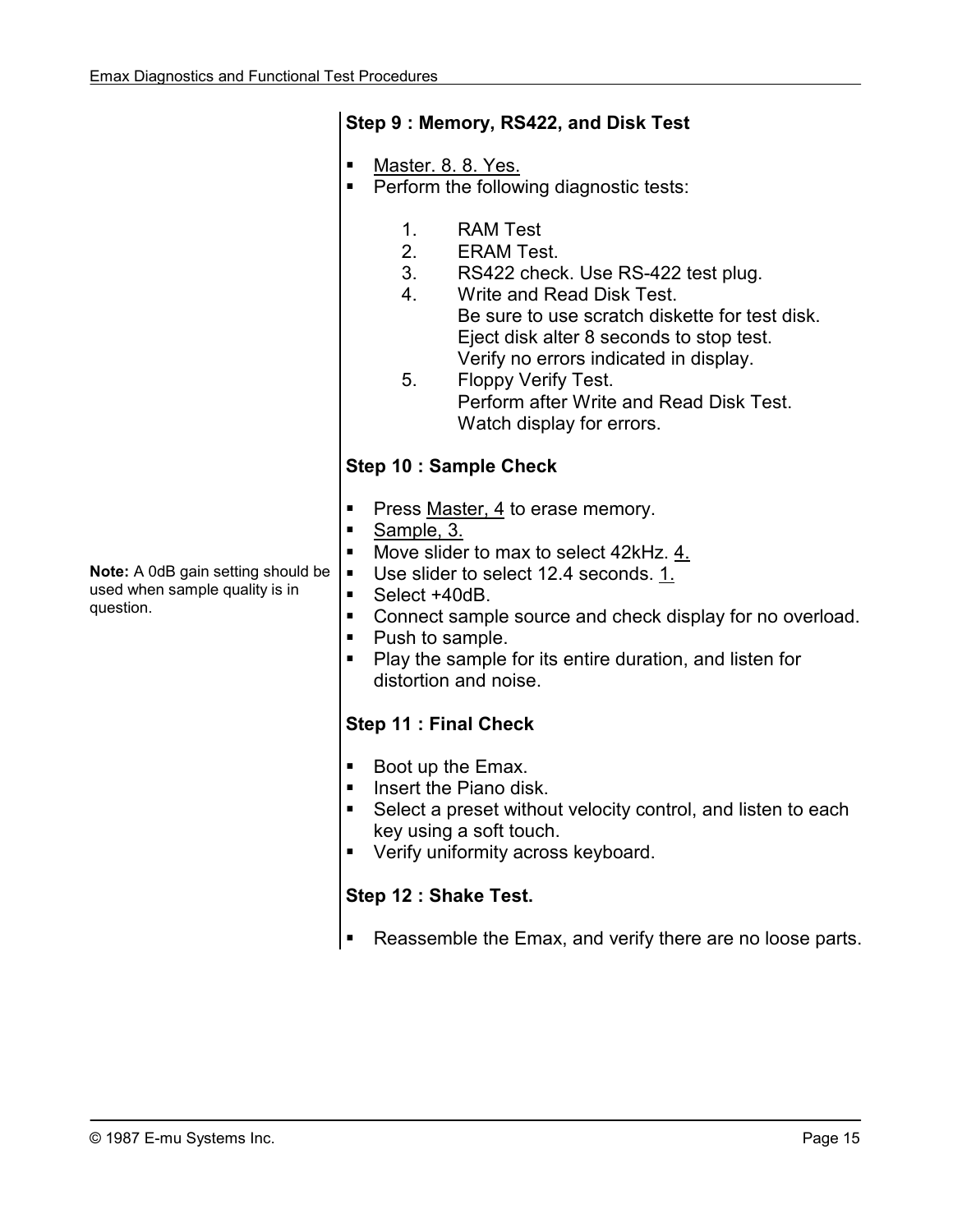### **M.U.S.T. DISK**

The M.U.S.T. disk (Max Universal Sound Test Disk) is provided to facilitate easier and more thorough functional tests and troubleshooting. The disk contains various presets, which have Emax parameter set-ups programmed into them. When used in conjunction with the Functional Test Procedure, the M.U.S.T. disk provides a very complete test of Emax functions. We recommend that you play other disks (such as the Piano) in addition to the M.U.S.T. disk after performing your functional test in order to make certain that the unit is problem free.

| <b>PRESET</b>   | <b>TITLE</b>        | <b>FUNCTION</b>                                                      | <b>PLAY</b>      |
|-----------------|---------------------|----------------------------------------------------------------------|------------------|
| <b>P00</b>      | PITCH WHEEL         | <b>Tests operation of Spring Wheel</b>                               | Low Octave       |
| P01             | <b>MOD WL</b>       | <b>Tests operation of Right Wheel</b>                                | Low Octave       |
| P02             | <b>FILTER Fc</b>    | Filter Fc on Right Wheel                                             | Low Octave       |
| P03             | FILTER Hi Q         | Filter in full Resonance                                             | Low Octave       |
| P04             | FILTER Mid Q        | Filter in mid Resonance                                              | Low Octave       |
| P05             | PANNER Mid Q        | <b>Tests Panning function</b>                                        | Low Octave       |
| P06             | <b>LOOP</b>         | <b>Tests Loop function</b>                                           | Low Octave       |
| <b>P07</b>      | <b>BACKWARD</b>     | <b>Tests Backward Loop function</b>                                  | Low Octave       |
| P08             | <b>CHORUS</b>       | <b>Tests Chorus function</b>                                         | Low Octave       |
| P <sub>09</sub> | FULL /              | Test to make sure a Key plays<br>before it reaches bottom of travel. | <b>Full KYBD</b> |
| P <sub>10</sub> | <b>PEDAL</b>        | <b>Tests Control Pedal Input</b>                                     | Low Octave       |
| P <sub>11</sub> | <b>CHANNEL Chek</b> | Play 8 notes and check individual<br>outputs.                        | 4 Octaves        |
| P <sub>12</sub> | Q & Fc Trim         | Simplifies 0 & Fc Trim.                                              | 4 Octaves        |
| P <sub>13</sub> | sine.997.44s        | <b>IkHz Sinewave</b>                                                 | <b>MiddleC</b>   |
| P <sub>14</sub> | sine 50.27sh        | 50 hz Sine wave                                                      | Middle C         |

#### **M.U.S.T. PRESETS**

© 1987 E-mu Systems Inc. Page 16

**Note:** It is a good idea to keep your M.U.S.T. disk updated with the most recent version of software so that you won't have to worry about software problems while doing your functional test.